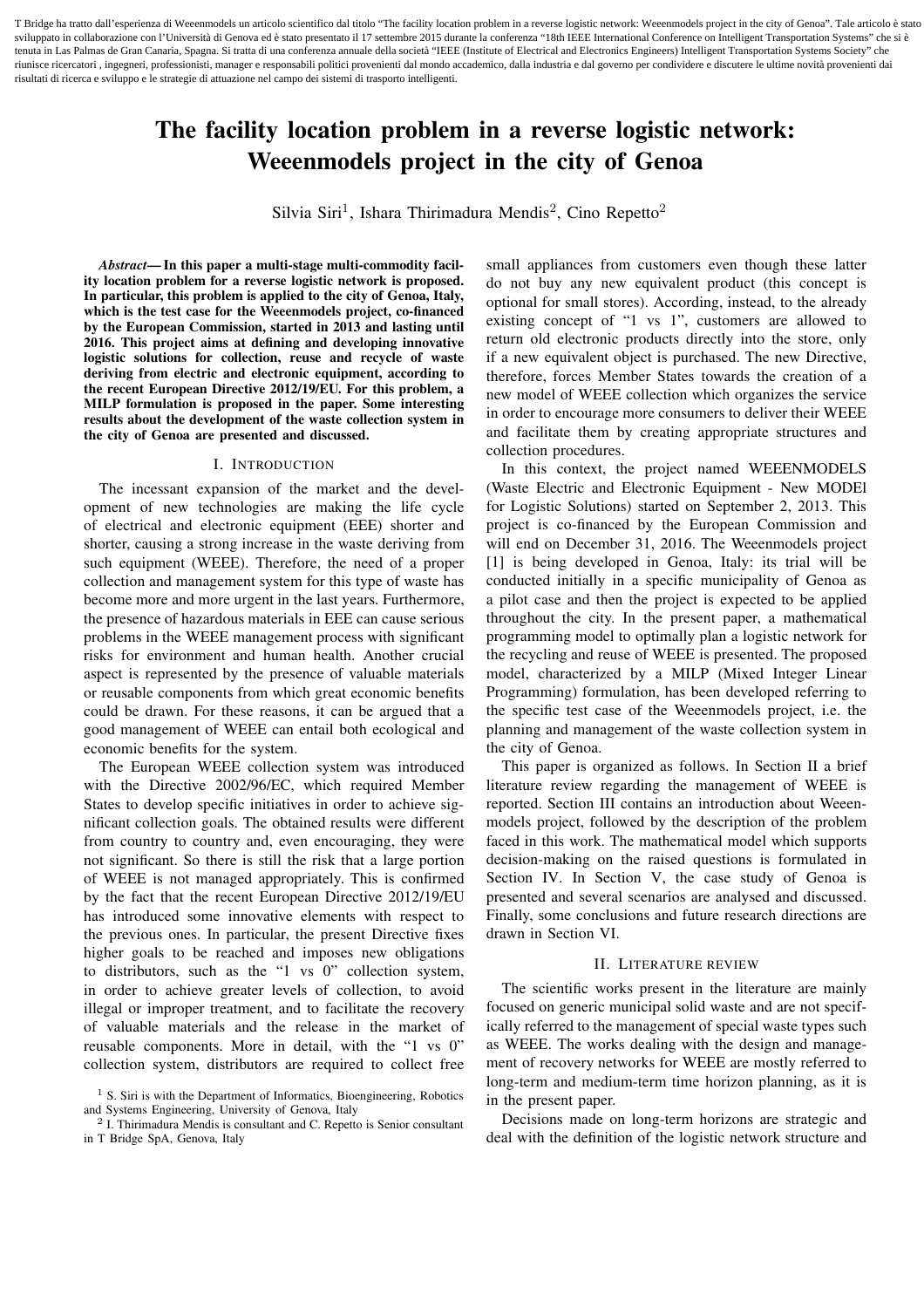the acquisition of resources and infrastructure, thus requiring high investments. These include all the issues related to location of new facilities and network design problems. The main mathematical approaches used to solve these types of problems are Multi Criteria Decision Making (MCDM) techniques and mathematical programming (generally of MILP type) approaches.

The MCDM methods allow to analyze and evaluate different alternatives by monitoring the impact on different actors in the decision-making process. For instance, [2] presents a study on the location of facilities dedicated to the collection and treatment services of WEEE in Greece. In particular, a selection among a set of alternative locations is made by applying ELECTRE III, which belongs to the family of the ELECTRE methods. In [3], the authors perform a study to determine which of the Spanish municipalities are appropriate for locating and installing the recycling plants of WEEE in Spain. This problem is dealt with by applying the PROMETHEE method.

The same design and location problems can be treated by formulating and solving appropriate mathematical programming models. For instance, in [4], a MILP model for the design of a WEEE collection network in China is developed. This model is based on a capacitated warehouse location model and is applied to an example based on data from a Chinese province. In [5], the main goal is to provide an assignment which is efficient and fair for all the involved actors in the WEEE recovery network, e.g. the producers, the municipalities, and the collective schemes. To do that, an optimization-based decision support tool is developed and applied to the Danish setting. Finally, in [6], the authors adopt a warehouse location model to determine the best location to build collection and treatment services for large household appliances in Spain.

Decisions made on a long-medium time horizon are referred to tactical planning, i.e. they cover more detailed and specific issues, often classified as belonging to Service Network Design problems. In [7], a MILP model is applied to determine an optimal system of collection and recycling of computers and household appliances in Taiwan. In [8], the authors deal with the optimal design and planning of the reverse logistic network of WEEE in Portugal through the development of a MILP model based on the one proposed in an another study, [9], in which the design and planning of a generic closed-loop supply chain is considered. The proposed model is of multi-period type, where the best locations for collection and sorting centres are determined for a predefined time horizon and the return volumes vary according to the information provided by the Portuguese Association for the Management of Electric and Electronic Waste. In [10], a mathematical programming framework for multiperiod reverse logistic network design problems is proposed. A case study considering large household appliances in Germany is presented and analyzed in order to illustrate the potential benefits of using a dynamic model as opposed to its static counterpart. In [11], a MILP model is formulated taking into account existing infrastructure of collection points and recycling facilities. The applicability of the developed model is demonstrated by employing a real-world case study for the Region of Central Macedonia in Greece. In [12], the authors formulate a multi-product mathematical programming model to determine the optimal location of the services for recycling, disassembling and repairing within the reverse logistic network of WEEE. In [13], a two-leveled approach is proposed to design and manage reverse logistic networks of WEEE. In a first level (internal) the network of products and materials is optimized through an LP model, then, in a second level (external), the focus is placed on the disassembling systems, where activities like sorting and storing are simulated.

In the literature, different works refer more specifically to medium-short time horizons, i.e. to transport planning decisions, mostly related to Vehicle Routing Problems (VRP) (see e.g. [14], [15], [16], [17]).

The innovative aspect of the model presented in this work, compared with the others found in the literature, is represented by its ability to optimize very detailed and complex reverse logistic networks, which can be seen as multi-stage networks. In particular, the proposed model takes into account all the changes introduced by the Weeenmodels project, which are specifically based on the new European Directive for WEEE. To the best of the authors' knowledge, none of the previous works have considered a citywide logistic network and all of them are based on the old European Directive.

#### III. PROBLEM DESCRIPTION

As aforementioned, this work has been carried out within the Weeenmodels European project. The project proposes a new model of reverse logistics, realised according to the new European Directive, with the aim of optimizing the collection and transport system of WEEE, that today is neither efficient nor effective, from both an economic and an ecological point of view.

In Italy, WEEE is classified into five categories: Category 1 - Refrigerators, air conditioners, freezers, etc.; Category 2 - Large electric appliances, such as washing machines, dishwashers, ovens, etc.; Category 3 - Televisions, LCD or plasma screens, etc.; Category 4 - Small electric equipment, as mobile phones, computers, printers, electronic games, fans, hair dryers, etc.; Category 5 - Light bulbs, neon lamps, fluorescent lamps, etc. In this work, particular attention has been given to small WEEE, i.e. to Category 4. The development of a planning procedure for this kind of equipment is particularly interesting from a practical point of view, since nowadays the quantity of collected WEEE of Category 4 is much lower compared to the other categories of WEEE. Hence, an improvement in the collection of this type of system is highly desirable.

As aforementioned, the Weeenmodels project is being developed in Genoa, starting from a specific municipality of the city as a pilot case. Note that in the present paper "municipalities" indicate the districts in which the city is divided (in the specific case of the city of Genoa, 9 municipalities are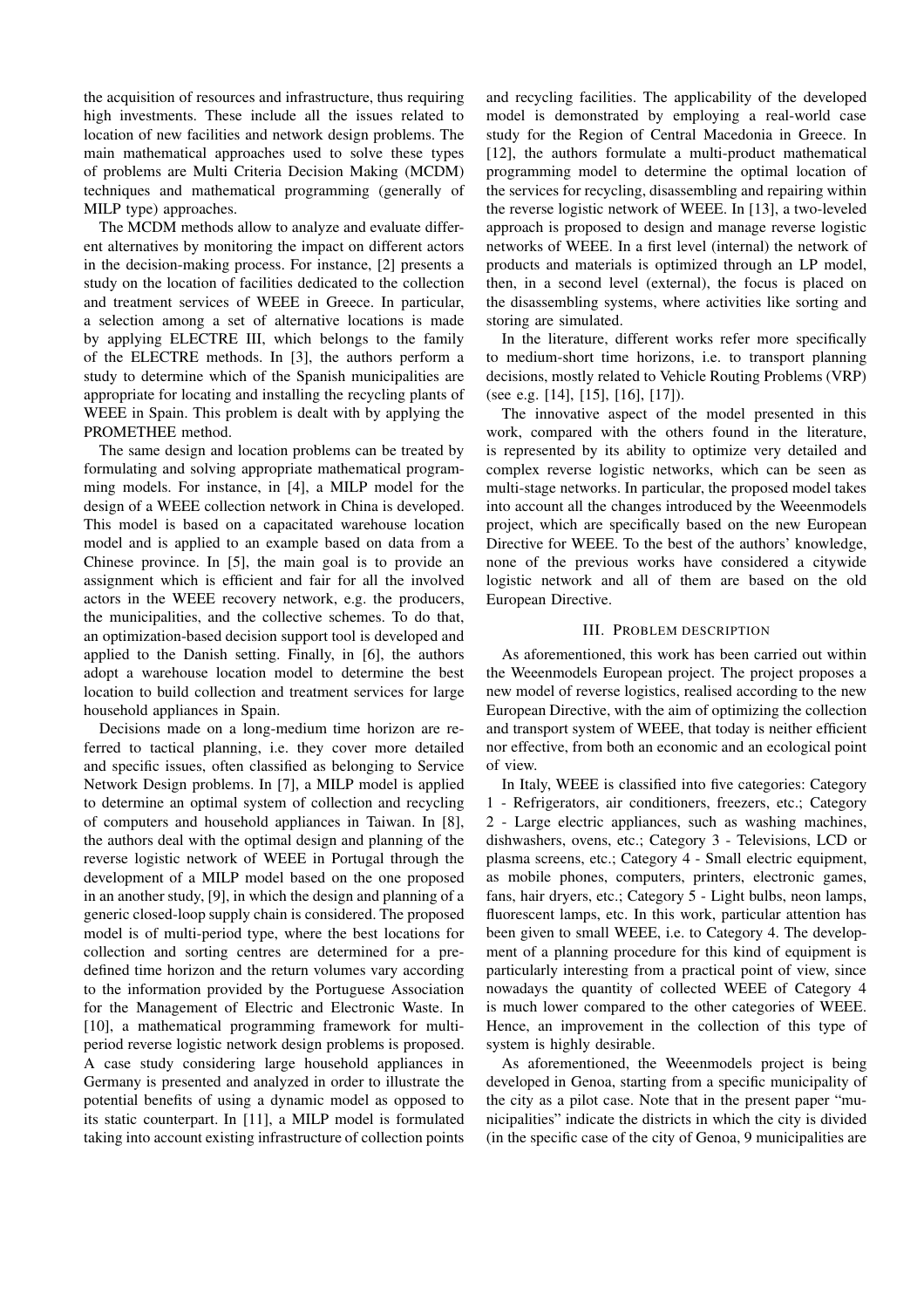present). Due to the different characteristics of the territory of Genoa, the results of the experiment can provide useful information for further applications in other cities in Italy, as well as in Europe.

The collection system target of the Weeenmodels project is characterized by the following features:

- compliance with the European Directive 2012/19/EU and with related national regulations (Decree 49/2014);
- orientation to favor the reuse and preparation for the reuse of WEEE;
- development of a set of complementary collection services, organized to bring together all the main actors involved, in a single integrated network.



Fig. 1: The collection system target of Weeenmodels.

In Fig. 1 the Weeenmodels collection system is sketched. The *WEEE Producers* are the citizens who generate WEEE. They can deliver their waste directly to the *Territorial Distributors* (big or small stores and technical support centers) or to the collection centers called *Municipal Collection Centers*. The Municipal Collection Centers can be of two types: *Standard Municipal Collection Centers*, for both reusable and non-reusable products, and *Municipal Collection Centers for Reuse*, only for reusable ones. The WEEE Producers can also benefit from the so-called *Territorial Services*: the waste collected by these services will be taken again to the Municipal Collection Centers. The WEEE collected by the Territorial Distributors is taken either to the Municipal Collection Centers or to the *Distributors Collection Centers* (public or private) that are specifically dedicated to them and, therefore, are not open to citizens. The final destinations of WEEE are represented by either the *Center for Recycling* or the *Center for Reuse*.

In this work the logistic network for the recycling and reuse of WEEE is modeled through a graph, in which the nodes represent the actors/services involved in the logistic network, while the arcs represent all the connections between these actors. A mathematical programming model will be defined in order to optimize the location of nodes (i.e. to decide if a given facility/service has to be opened or not) and the flows of products in the network. The decisions will be taken in order to maximize the difference between the total revenue and the total cost. Note that both the revenues and the costs are to be intended as referred to the entire city system, and are computed considering one year of activity of the WEEE recycling and reuse system. Therefore, the objective of the model can be interpreted as the maximization of the yearly profit of the system.

In the optimization problem under exam two other elements are also taken into consideration, i.e. the types of products and the collection methods. The products transported along the logistic network can be distinguished (already from the initial stage) in two main typologies:

- *non-reusable* products, whose final destination is the Center for Recycling;
- *reusable* products, whose final destination is the Center for Reuse.

Instead, the WEEE collection processes can be distinguished depending on the actor involved in the intermediate stage. In particular, if WEEE are brougth to Territorial Distributors, there are three different methods:

- "1 vs 1";
- "1 vs 0" mandatory;
- "1 vs 0" optional.

As an alternative, the citizens can avail themselves of the services provided by the local public waste management company which include mobile collection services and collection points located in public areas (schools, commercial centers, public offices, and so on), i.e. the so-called Territorial Services mentioned above. Moreover, as already introduced, WEEE producers can deliver their waste to Municipal Collection Centers, also provided by the local public waste management company.

## IV. MODEL FORMULATION

This section presents the general statement of a multi-stage multi-commodity location problem by means of a MILP formulation. Specifically, the location decisions are applied to a reverse logistic network in which the waste is collected in an initial stage and then brought, through a series of intermediate stages, to one or more final collection stages. It is worth noting that the formulation provided in this section has been inspired from the case studied in the Weeenmodels project and applied to the city of Genoa but is proposed in a general form, in order to be possibly applied to other reverse logistic networks.

#### *A. The input data*

The input data of the model are listed below:

- $\mathcal{G} = (\mathcal{V}, \mathcal{E})$ , graph representing the considered network described by a set of nodes  $V$  and a set of arcs  $\mathcal{E}$ ;
- $\mathcal{N} = \{1, \ldots, \bar{N}\}\,$  set of node types (i.e. each node type represents a specific actor involved in the network); let  $n = 1$  indicate the initial stage of WEEE Producers and  $T \subset \mathcal{N}$  denote the set of node types corresponding to the final collection stages;
- $V_n \subseteq V$ ,  $n \in \mathcal{N}$ , set of nodes of the generic node type  $n$ :
- $C = \{1, \ldots, \overline{C}\}\$ , set of connections between different types of nodes (i.e. between different types of actors);
- $\mathcal{O}_c \subseteq \mathcal{V}, c \in \mathcal{C}$ , set of source nodes of the generic connection c;
- $\mathcal{D}_c \subseteq \mathcal{V}, c \in \mathcal{C}$ , set of destination nodes of the generic connection c;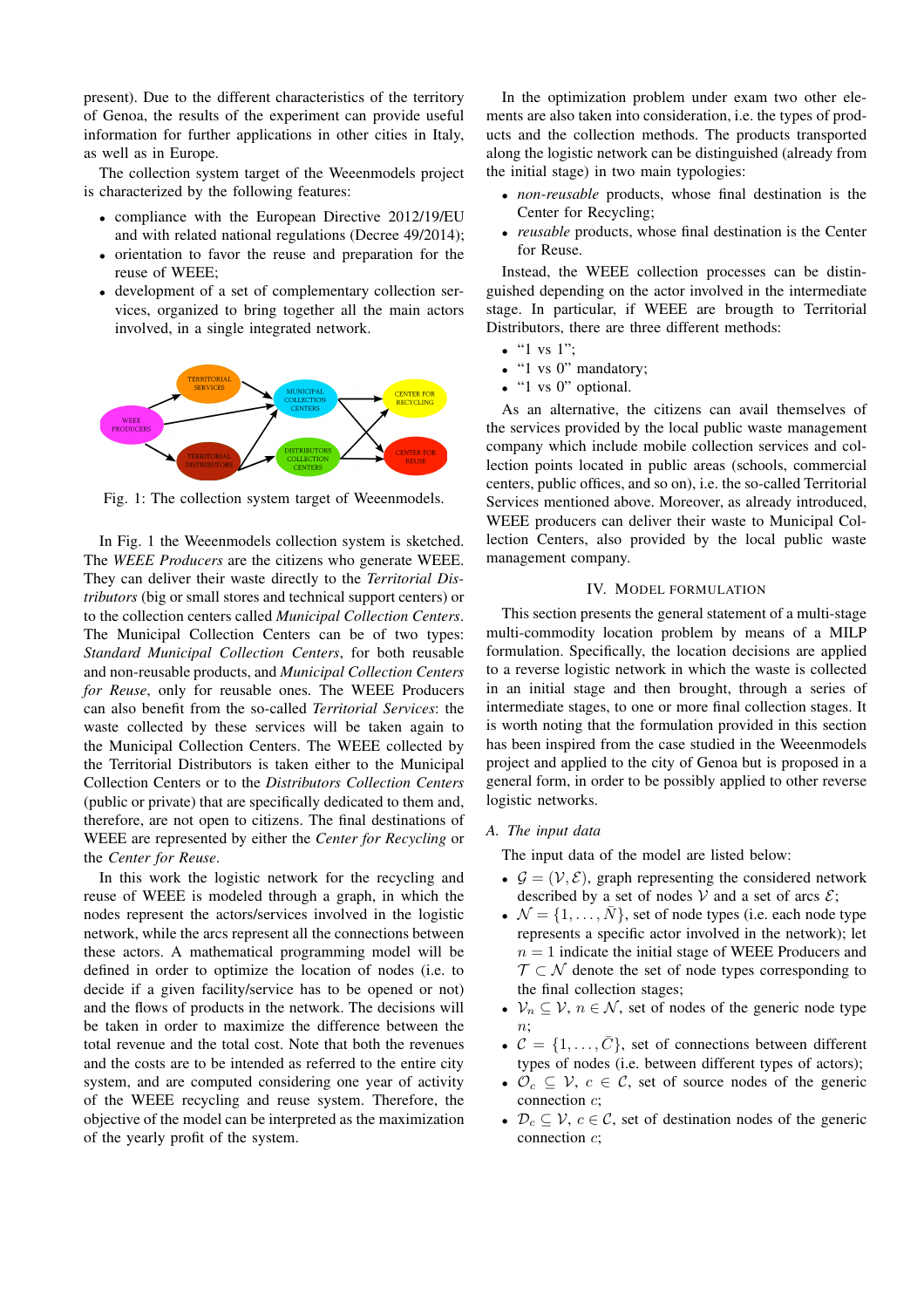- $P = \{1, \ldots, \bar{P}\}\text{, set of products types};$
- $\mathcal{R} = \{1, \ldots, \bar{R}\}\$ , set of collection methods;
- $s_{i,p,r}, i \in \mathcal{V}_1, p \in \mathcal{P}, r \in \mathcal{R}$ , quantity of product  $p$  collected with method  $r$  and exiting from node  $i$ belonging to the initial stage (these are the waste quantities generated by WEEE Producers);
- $q_i^n$ ,  $i \in \mathcal{V}_n$ ,  $n \in \mathcal{N}/\{1\}$ , maximum capacity of node i of type  $n$  (note that the capacity is defined for all types of nodes, except for the nodes of the initial stage, i.e. WEEE Producers);
- $\zeta_{i,j,p,r}^c, c \in \mathcal{C}, i \in \mathcal{O}_c, j \in \mathcal{D}_c, p \in \mathcal{P}, r \in \mathcal{R}$ , unit yearly transportation cost for product  $p$  with collection method r on arc  $(i, j)$  belonging to connection c;
- $\varphi_i^n$ ,  $i \in \mathcal{V}_n$ ,  $n \in \mathcal{N}$ , fixed yearly cost associated with opening the facility located in node  $i$  of type  $n$ ;
- $\alpha_p$ ,  $p \in \mathcal{P}$ , unit revenue for the collection of product p.

## *B. The decision variables*

The decision variables adopted in the MILP model are:

- $x_{i,j,p,r}^c \geq 0, c \in \mathcal{C}, i \in \mathcal{O}_c, j \in \mathcal{D}_c, p \in \mathcal{P}, r \in$  $\mathcal{R}$ , continuous variable representing the flow of product p collected with method r on arc  $(i, j)$  belonging to connection c;
- $y_i^n \in \{0,1\}, i \in \mathcal{V}_n, n \in \mathcal{N}$ , binary variable equal to 1 if node  $i$  of type  $n$  is open (i.e. the corresponding facility/service is open), equal to 0 otherwise.

Note that, even though the location binary variables  $y_i^n$ are defined for each node  $i \in \mathcal{V}_n$ ,  $n \in \mathcal{N}$ , the proposed model can be easily generalized to a case in which some nodes already exist and their location has not to be decided. In particular, if a given node  $i$  of type  $n$  is surely present in the network, the corresponding location variable  $y_i^n$  is fixed equal to 1.

## *C. The model*

The MILP model for the location planning in a reverse logistic network is formulated as follows.

$$
\max \sum_{c \in \mathcal{C}} \sum_{i \in \mathcal{O}_c} \sum_{j \in \mathcal{D}_c} \sum_{p \in \mathcal{P}} \sum_{r \in \mathcal{R}} \left( \alpha_p \cdot x_{i,j,p,r}^c - \zeta_{i,j,p,f}^c \cdot x_{i,j,p,r}^c \right) - \sum_{n \in \mathcal{N}} \sum_{i \in \mathcal{V}_n} \varphi_i^n \cdot y_i^n \tag{1}
$$

s.t.

$$
\sum_{c \in \mathcal{C}: \mathcal{O}_c = \mathcal{V}_1} \sum_{j \in \mathcal{D}_c} x^c_{i,j,p,r} = s_{i,p,r}
$$
  

$$
\forall i \in \mathcal{V}_1, \forall p \in \mathcal{P}, \forall r \in \mathcal{R} \quad (2)
$$

$$
\sum_{r \in \mathcal{R}} \sum_{p \in \mathcal{P}} \sum_{c \in \mathcal{C}: \mathcal{D}_c = \mathcal{V}_n} \sum_{j \in \mathcal{O}_c} x_{j,i,p,r}^c \le q_i^n \cdot y_i^n
$$
  

$$
\forall n \in \mathcal{N}/\{1\}, \ \forall i \in \mathcal{V}_n \quad (3)
$$

$$
\sum_{c \in \mathcal{C}: \mathcal{D}_c = \mathcal{V}_n} \sum_{j \in \mathcal{O}_c} x_{j,i,p,r}^c = \sum_{c \in \mathcal{C}: \mathcal{O}_c = \mathcal{V}_n} \sum_{j \in \mathcal{D}_c} x_{i,j,p,r}^c
$$
  
\n
$$
\forall n \in \mathcal{N} / (\mathcal{T} \cup \{1\}), \ \forall i \in \mathcal{V}_n, \ \forall p \in \mathcal{P}, \ \forall r \in \mathcal{R} \quad (4)
$$

$$
x_{i,j,p,r}^c \ge 0
$$
  
\n
$$
\forall c \in \mathcal{C}, \forall i \in \mathcal{O}_c, \forall j \in \mathcal{D}_c, \forall p \in \mathcal{P}, \forall r \in \mathcal{R}
$$
 (5)

$$
y_i^n \in \{0, 1\} \qquad \forall i \in \mathcal{V}_n, \ \forall n \in \mathcal{N} \tag{6}
$$

The objective function (1) represents the maximization of the yearly profit of the system. Constraints (2) ensure that all the products generated by WEEE Producers are collected within the system and taken to their final destinations for recycling or reuse. Constraints (3) are used to impose that the flow of products entering each node of the network (except those of the first stage) does not exceed the maximum capacity of the node, if the node is open, and is equal to 0, if instead the node is not open. Constraints (4) are flow conservation equations, i.e. imposing that the flow of products entering a node is equal to the flow exiting it (obviously, these constraints are defined only for the intermediate stages of the considered network). Finally, (5) and (6) represent the definition of the decision variables.

## V. ANALYSIS OF RESULTS

The multi-stage multi-commodity location model for a reverse logistic network described in Section IV has been applied to the case study examined in this work, i.e. to the logistic network for the recycling and reuse of small WEEE in the territory of Genoa, according to the Weeenmodels project. In particular, the MILP model has been implemented in C# and solved using Cplex 12.5 solver, by exploiting the IBM ILOG Concert library for building the model from the  $C#$  language.

| Set             | Type of actor                                | nodes |
|-----------------|----------------------------------------------|-------|
| V1              | <b>WEEE Producers</b>                        |       |
| $\mathcal{V}_2$ | <b>Territorial Services</b>                  |       |
| $\mathcal{V}_3$ | <b>Territorial Distributors</b>              |       |
| $\mathcal{V}_4$ | Standard Municipal Collection Centers        |       |
| $\mathcal{V}_5$ | Private Distributors Collection Center       | 2     |
| $\mathcal{V}_6$ | <b>Public Distributors Collection Center</b> |       |
| ν7              | Center for Recycling                         |       |

TABLE I: The actors of the current logistic network.

| Set             | Type of actor                                | # nodes |
|-----------------|----------------------------------------------|---------|
| $\mathcal{V}_1$ | <b>WEEE Producers</b>                        |         |
| $\mathcal{V}_2$ | <b>Territorial Services</b>                  |         |
| $\mathcal{V}_3$ | <b>Territorial Distributors</b>              |         |
| $\mathcal{V}_4$ | Standard Municipal Collection Centers        |         |
| $\mathcal{V}_5$ | Municipal Collection Center for Reuse        |         |
| $\mathcal{V}_6$ | Private Distributors Collection Center       | 2       |
| $\mathcal{V}_7$ | <b>Public Distributors Collection Center</b> |         |
| $\mathcal{V}_8$ | Center for Reuse                             |         |
| V9              | Center for Recycling                         |         |

TABLE II: The actors of the target logistic network.

Referring to the case of Genoa, two different logistic networks are considered. The former is the network corresponding to the current situation (see Table I), while the latter represents the network considered as the target case in the Weeenmodels project (see Table II). In both cases the WEEE Producers, the Territorial Distributors and the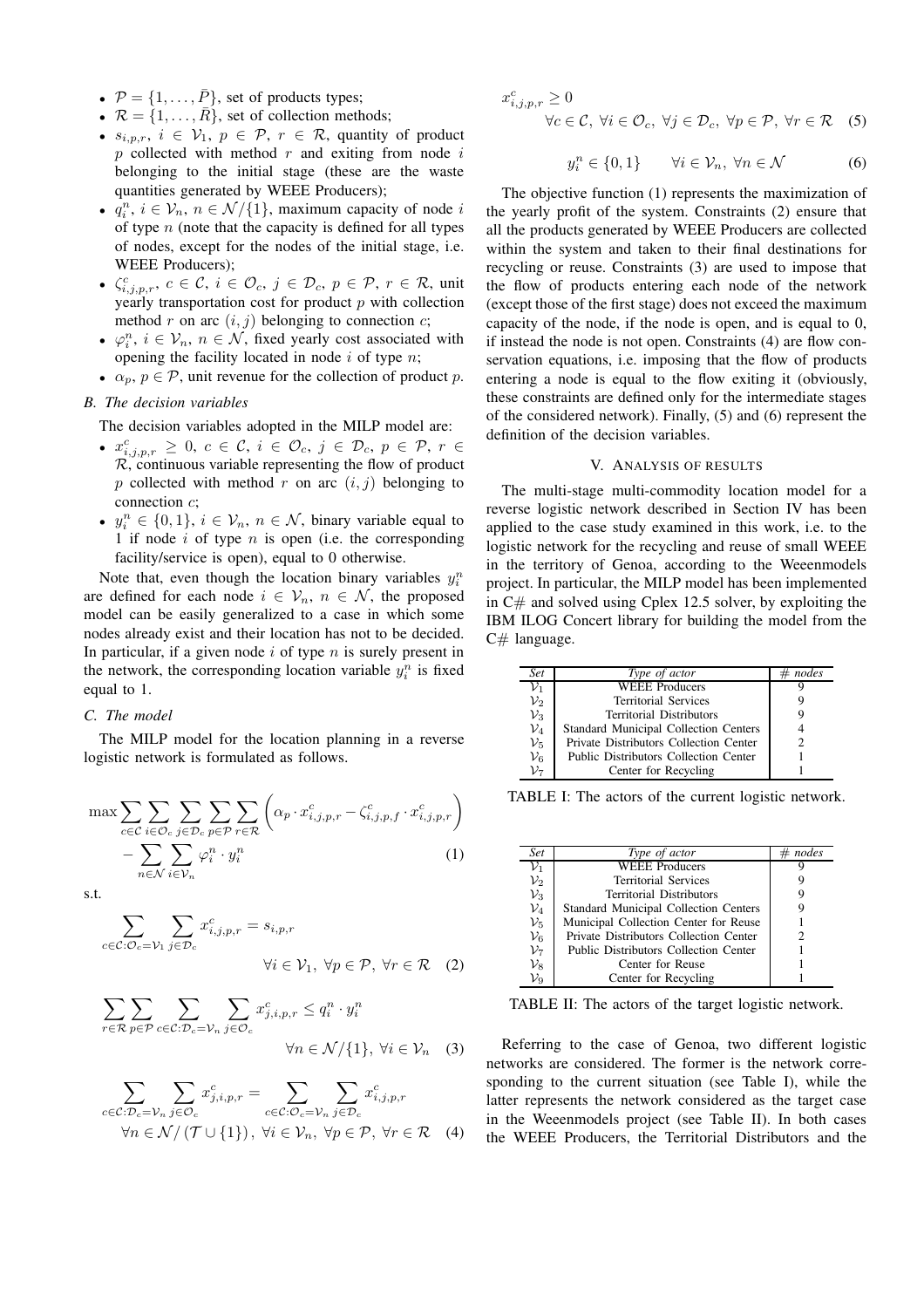Territorial Services are represented by groups of 9 nodes, corresponding to the 9 municipalities of Genoa. The MILP model associated with the current network is composed of 348 constraints and 1391 variables, whereas the model for the target network is given by 271 constraints and 1424 variables. Both models are optimally solved with Cplex in less than 1 second. Four main scenarios have been analyzed:

- 1) *Current scenario* This represents the current management system of WEEE through the reverse logistic network described in Table I. The current system collects WEEE without making a distinction between reusable and non-reusable products, so that all of them are sent to the Center for Recycling as final destination. Moreover, the only collection method between Producers and Territorial Distributors is the "1 vs 1".
- 2) *Target scenario* This scenario represents the collection system at which the Weeenmodels project aims for the future (described in Table II). In this scenario the concept of reuse is introduced, as well as the "1 vs 0" collection method, and all the Municipal Collection Centers are opened also to small shops which collect WEEE. The future network has a new Municipal Collection Center for Reuse, which collects the reusable WEEE from the Standard Municipal Collection Centers, and a new Center for Reuse as the final destination for all the reusable products collected throughout the system. Also, in order to increase the collection of WEEE, 5 new Standard Municipal Collection Centers can be introduced in order to be present in each municipality.
- 3) *Partial target scenario* This scenario represents the situation that would be achieved taking into account both the Weeenmodels project and the industrial plan currently provided by the waste management company in Genoa. The difference from the previous scenario is represented by the fact that in this case no new Standard Municipal Collection Centers are planned to be introduced.
- 4) *Future scenario without Weeenmodels* This represents the situation that would be achieved considering the future target amount of WEEE to be collected but without introducing the changes in the logistic network provided by Weeenmodels. Therefore, the reverse logistic network is the same as the one of the current situation, shown in Table I.

The location of the Municipal Collection Center for Reuse and the new Standard Municipal Collection Centers, for Scenario 2, has been evaluated by solving the associated MILP model. In Table III, 9 different cases are reported, corresponding to the location of the Municipal Collection Center for Reuse in the 9 municipalities of the city of Genoa, with the corresponding optimal location of the Standard Municipal Collection Centers and the unit profit value. The optimal solution corresponds to opening the Municipal Collection Center for Reuse in the first municipality and opening the Standard Municipal Collection Centers in municipalities 1,

| Location of the             | Location of            | Unit profit            |
|-----------------------------|------------------------|------------------------|
| Mun. Coll. Center for Reuse | St. Mun. Coll. Centers | $I \in \mathcal{R}$ g] |
|                             | 1, 2, 8, 9             | 0.061                  |
|                             | 1, 2, 8, 9             | 0.060                  |
|                             | 1, 2, 3, 8, 9          | 0.059                  |
|                             | 1, 2, 8, 9             | 0.054                  |
|                             | 1, 2, 8, 9             | 0.059                  |
| 6                           | 1, 2, 8, 9             | 0.058                  |
|                             | 1, 2, 8, 9             | 0.056                  |
|                             | 1, 2, 8, 9             | 0.060                  |
|                             | 1, 2, 8, 9             | 0.058                  |

TABLE III: Scenario 2 - Location of the Municipal Collection Center for Reuse and the Standard Municipal Collection Centers.

2, 8, and 9, corresponding to a unit profit equal to 0.061  $\left[\in \mathcal{K}$ g].

A similar analysis has been done for Scenario 3, where only the location of the Municipal Collection Center for Reuse has to be decided. As shown in Table IV, the optimal solution corresponds to opening the Municipal Collection Center for Reuse in municipality 5, with a unit loss equal to  $0.008$  [ $\in$ /kg].

| Location of the                       | Unit profit        |
|---------------------------------------|--------------------|
| Municipal Collection Center for Reuse | $I \in \mathbb{R}$ |
|                                       | $-0.017$           |
| 2                                     | $-0.018$           |
| 3                                     | $-0.014$           |
| 4                                     | $-0.015$           |
| 5                                     | $-0.008$           |
| 6                                     | $-0.016$           |
|                                       | $-0.009$           |
| 8                                     | $-0.018$           |
|                                       | $-0.032$           |
|                                       |                    |

TABLE IV: Scenario 3 - Location of the Municipal Collection Center for Reuse.



Fig. 2: Comparison among scenarios.

In Fig. 2, the first three scenarios are compared in terms of unit profit, showing also the unit revenues and costs. Scenario 4 has not been considered in the comparison since the optimization analysis has showed that this scenario is not feasible. In other words, it is not possible to collect all the WEEE expected in the future situation if the configuration and the characteristics of the current logistic network